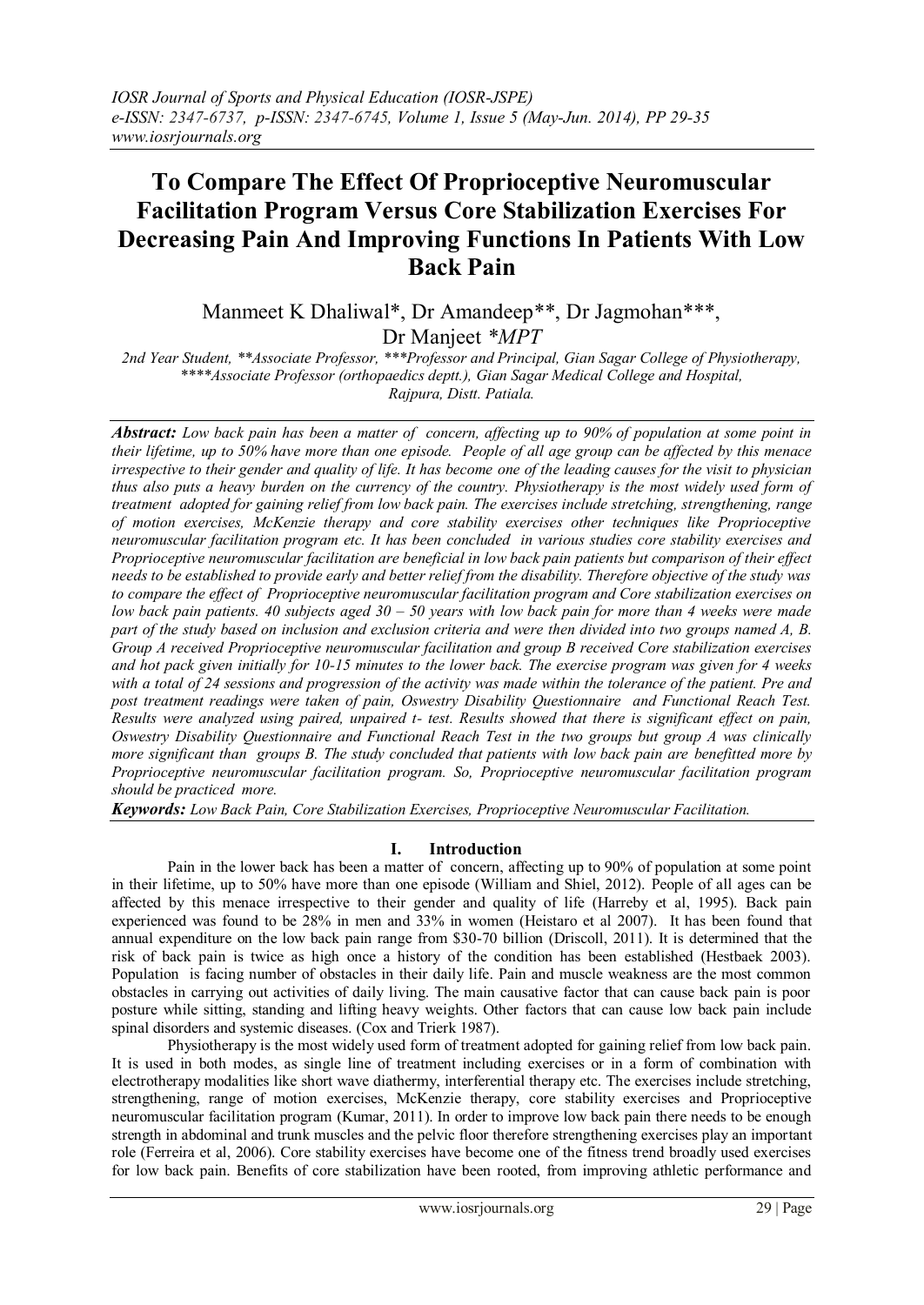preventing injuries, to alleviating low back pain (Hodges, 1996). Lack of sufficient coordination in core musculature can lead to decreased efficiency of movement and compensatory patterns, causing strain and overuse injuries. There is ample evidence that individuals with low back pain and sacroiliac pain lack proper recruitment of core muscles and exhibit core weakness. There is also evidence of increased fatigue, decreased cross section, and fatty infiltration of paraspinal muscles in patients with chronic low back pain. Patients with back pain also seem to over-activate superficial global muscles whereas control and activation of the deep spinal muscles is impaired. Thus core stability exercises have strong theoretical basis for prevention of different musculoskeletal conditions and the treatment of spinal disorders (McGill, 2001). Muscles are made up of fibers that stretch and contract in order to do something. Like many components of the body, muscles have a built in safe-guard called a myotatic stretch reflex that will signal muscle to contract if it senses that it is being overstretched. There is another safe guard in tendons called a golgi tendon organ which signals the muscles to relax when your tendons are stretched to far. Proprioceptive Neuromuscular Facilitation (PNF) utilizes both of these sensory responses in it's approach to improving flexibility, range of motion and even strength. There are several different exercises that are used during PNF. Common exercises may include different exercises Contract-Relax with Agonist Contract, Hold Relax, Rhythmic Initiation and Rhythmic Stabilization, combination of isotonic exercises. It has been concluded in various studies that both Core stabilization exercises and Proprioceptive neuromuscular facilitation program are beneficial in low back pain patients. Comparison of their effect needs to be established to provide early and better relief from the disability.

### **Need of the study**

Low back pain is the common disability for people and hinders their functional ability. Proprioceptive neuromuscular facilitation program and Core stabilization exercises showed marked improvement. There is a need to compare both the treatment regime in order to provide better results in less time.

#### **Aim of the study**

To compare the effect of Proprioceptive neuromuscular facilitation and Core stabilization exercises in low back pain patients.

#### **Objectives of the study**

To evaluate the effectiveness of proprioceptive neuromuscular facilitation and core stability exercises on disability. To evaluate the effectiveness of proprioceptive neuromuscular facilitation and core stability exercises on pain.

#### **Hypothesis**

**Null hypothesis** There will be no significant difference in the effect of Proprioceptive neuromuscular facilitation and Core stabilization exercises in patients with low back pain. **Alternate hypothesis** There will be significant difference in the effect of Proprioceptive neuromuscular facilitation and Core stabilization exercises in patients with low back pain.

### **II. Materials and methods**

Muthukrishnan, Shenoy and Sandhu. 2010 did study to examine the differential effect of core stability exercise training and conventional physiotherapy regime on altered postural control parameters in patients with chronic low back pain (CLBP). As heterogeneity in CLBP population moderates the effect of intervention on outcomes, in this study, interventions approaches were used based on sub-groups of CLBP. On the basis of the study they concluded that core stability exercise group provide better result.

Kofotolis and Kellis (2006) did a study to examine the effects of two 4- week proprioceptive neuromuscular facilitation (PNF) programs on trunk muscle endurance, flexibility and functional performance in women with chronic low back pain (CLBP). Eighty-six women  $(40.2\pm11.9 \overline{X} \pm SD)$  years of age) who had complaints of CLBP were randomly assigned to 3 groups: rhythmic stabilization training, combination of isotonic exercises, and control. Subjects trained with each program for 4 weeks with the aim of improving trunk stability and strength. Static and dynamic trunk muscle endurance and lumbar mobility were measured before, at the end of, and 4 and 8 weeks after training. Disability and back pain intensity also were measured with the

Oswestry Index. Multivariate analysis of variance indicated that both training groups demonstrated significant improvements in lumbar mobility (8.6%–24.1%), static and dynamic muscle endurance (23.6%– 81%), and Oswestry Index (29.3%–31.8%) measurements. Static and dynamic PNF programs may be appropriate for improving short-term trunk muscle endurance and trunk mobility in people with CLBP.

**Study Design:** Experimental study design comparative in nature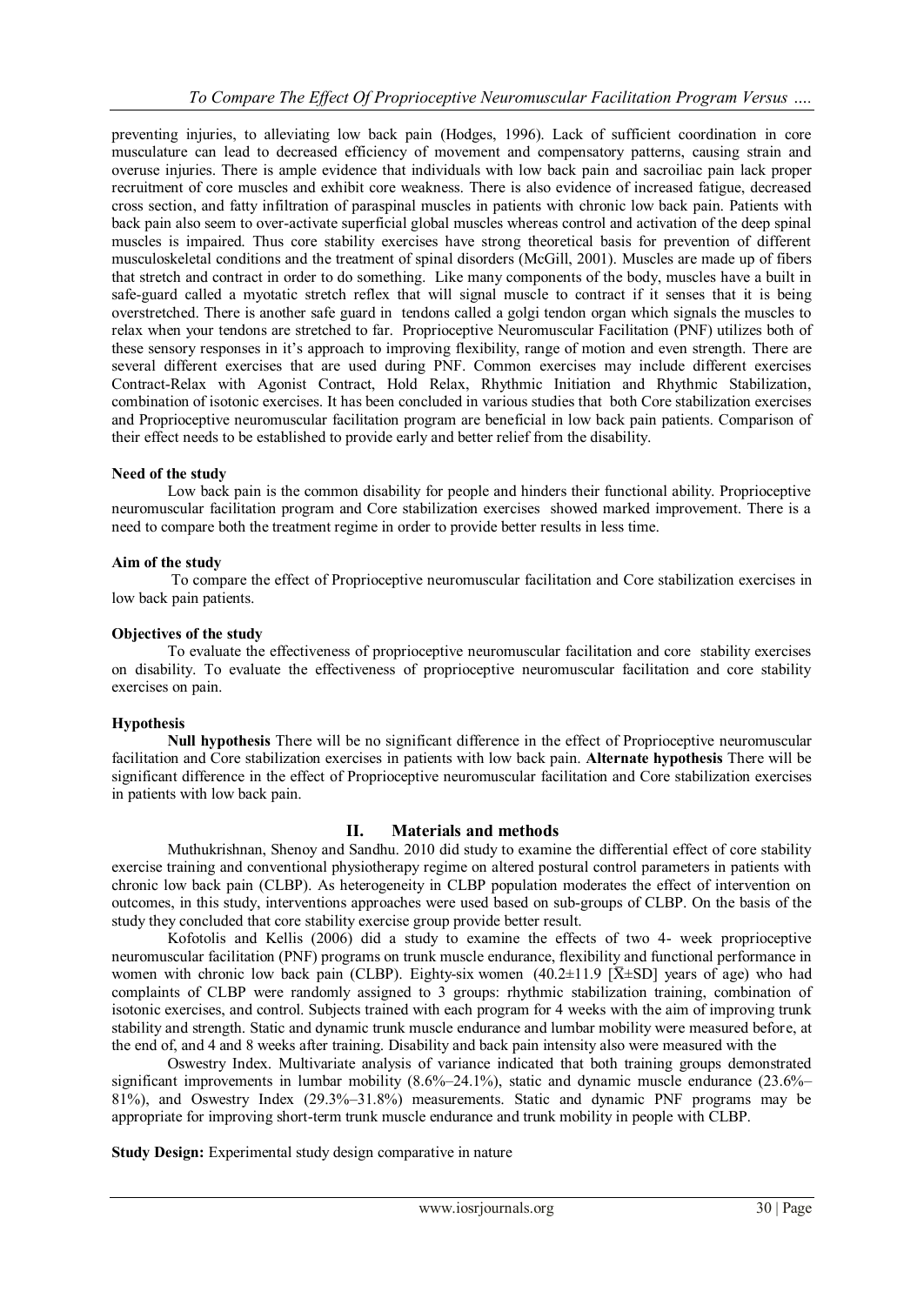**Research setting**: Orthopaedics department and Physiotherapy department of Gian Sagar Medical College and Hospital. Out patient department of Gian Sagar College of Physiotherapy, Ram Nagar, Rajpura, District Patiala. **Study duration:** 6 months

**Population Sample:** 40 patients

**Sampling technique:** Random Sampling Technique

**Inclusion criteria:** Duration of pain for more than 4 weeks, Age: 30-50 years**,** Both males and females**,** Patient on same medications for low back pain**,** Pain during or after activity

**Exclusion criteria:** Pregnancy, History of vertebral fracture during last 1 year, Neurological disorders, Uncooperative patient, Presence of any cardiovascular disease, Participating in another research study involving low back pain, Recent trauma

#### **Procedure:**

40 patient were made part of the study based on the inclusion and exclusion criteria. After taking consent, these patients were randomly divided into two groups i.e Group A and Group B 20 in each group. In Group A Proprioceptive neuromuscular facilitation are given. The treatment to this group of patients includes Combination of Isotonic Exercises (COI) and Rythmic Stabilization Technique (RST), Kofotolis and Kellis 2006 and Hot pack given initially for 10–15 minutes, Kumar 2011 to the low back. The Combination of Isotonic Exercises program consists of alternating concentric and eccentric contractions of agonists without relaxation resisted active concentric contraction for 5 seconds (trunk flexion), resisted eccentric contraction for 5 seconds (trunk flexion), and resisted maintained contraction for 5 seconds (trunk flexion-extension). Three sets of 15 repetitions at maximal resistance were performed. The RST program consisted of alternating trunk flexion-extension isometric contractions against resistance for 10 seconds, with no motion intended. Subjects performed 3 sets of 15 repetitions at maximal resistance provided by the same physical therapist. Rest intervals of 30 seconds and 60 seconds were provided after the completion of 15 repetitions for each pattern and between sets, respectively. Group B Core stabilization exercises are given. . The treatment to this group of patients includes Cat – camel exercise, Curl up exercise and Bridging ( Joshua 2012)

(10 repetitions,10 sec duration) Apparao et al 2012

The exercise programme is given for 4 weeks i.e 6 sessions/week. During this period with consultation of treating Physician, patients will be given same medications for low back pain.

**Dependent Variables:** Visual analogue scale (Polly et al 2001), Modified Oswestry disability questionnaire (Fairbank and Davis 1980), Forward reach test (Duncan et al 1990).

**Independent variables:** Proprioceptive neuromuscular facilitation and Core stabilization exercises.

## **Outcome measures:**

**Visual analogue scale-** Visual Analogue Scale is a pain rating scale on which the patient is asked to rate his or her pain from 0 (no pain) to 10 (most severe pain imaginable). The line is 10 cms in length on which patients mark is measured from the left (no Pain) end of the scale and is recorded in centimeters. VAS has advantages over other methods in terms of feasibility and reliability.

**Modified oswestry low back pain disability questionnaire**- This questionnaire has been designed to give information as to how your back pain has affected your ability to manage in everyday life and consists of 10 items addressing different aspects of function, each scored from 0 to 5, with higher values representing greater disability. The total score is multiplied by 2 and expressed as a percentage. This test is highly reliable.

### **III. Data analysis**

Results were analysed by paired, unpaired t- test. Paired t- test was applied between pre and post values of VAS, ODQ and FRT of group A. Paired t- test was applied between pre and post values VAS, ODQ and FRT of group B. Unpaired t- test was applied to the difference of pre and post values of group A with difference of pre and post values of group B.

|               | <b>PRE</b>     |           | <b>POST</b>     |           |
|---------------|----------------|-----------|-----------------|-----------|
| <b>GROUPS</b> | Mean           |           | Mean            |           |
|               |                | <b>SE</b> |                 | <b>SE</b> |
|               | <b>SD</b>      |           | <b>SD</b>       |           |
|               | $6.7 \pm 1.97$ | 0.44      | $3.3 \pm 2.00$  | 0.44      |
| B             | $6.5 \pm 1.91$ | 0.42      | $4.25 \pm 1.83$ | 0.40      |

The main score of VAS for pre and post treatment for group A was  $6.7 \pm 1.97$  and  $3.3 \pm 2.00$ respectively. The main score of VAS for pre and post treatment for group B are  $6.5 \pm 1.91$  and  $4.25 \pm 1.83$ respectively.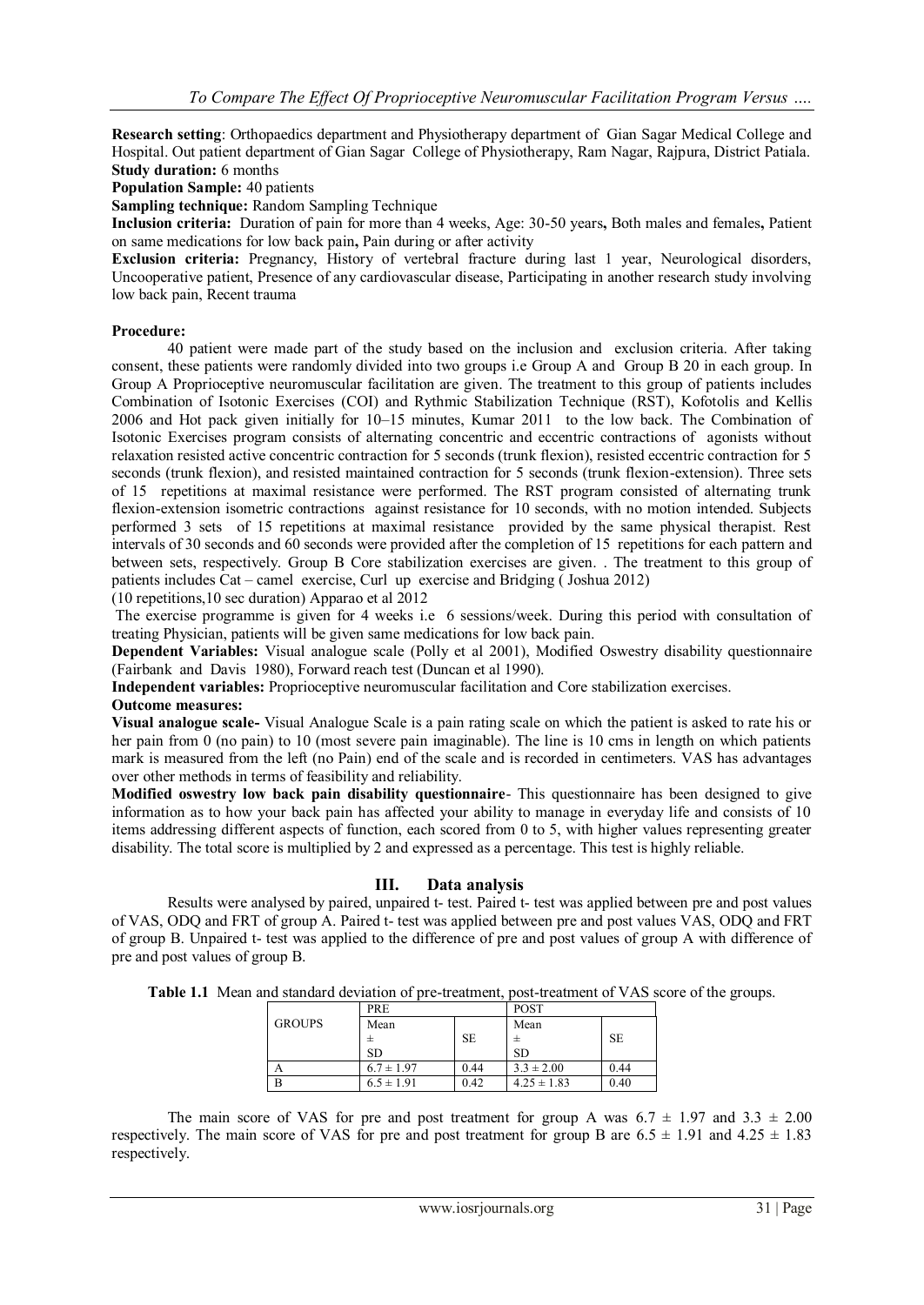

**Graph 1** Graph represent mean of VAS at Pre, Post interval for the subjects of Group A and Group B

**Table 1.2** Mean and standard deviation of pre-treatment, post-treatment of ODQ score of the groups.

|               | PRE               |           | <b>POST</b>            |           |
|---------------|-------------------|-----------|------------------------|-----------|
| <b>GROUPS</b> | Mean<br><b>SD</b> | <b>SE</b> | Mean<br>士<br><b>SD</b> | <b>SE</b> |
|               | $32.6 \pm 10.5$   | 2.34      | $19.7 \pm 8.23$        | 1.84      |
| B             | $33.4 \pm 9.52$   | 2.12      | $24.5 \pm 10.7$        | 2.39      |

The main score of ODQ for pre and post treatment for group A was  $32.6 \pm 10.5$  and  $19.7 \pm 8.23$ respectively. The main score of ODQ for pre and post treatment for group B are  $33.4 \pm 9.52$  and  $24.5 \pm 10.7$ respectively.



**Graph 1.2** Graph represent mean of ODQ at Pre, Post interval for the subjects of Group A and Group B

**Table 1.3** Mean and standard deviation

| Those The William Standard activition |                        |           |                        |           |
|---------------------------------------|------------------------|-----------|------------------------|-----------|
|                                       | PRE                    |           | <b>POST</b>            |           |
| <b>GROUPS</b>                         | Mean<br>士<br><b>SD</b> | <b>SE</b> | Mean<br>士<br><b>SD</b> | <b>SE</b> |
| A                                     | $27.9 \pm 1.13$        | 0.25      | $33.6 \pm 1.82$        | 0.40      |
| B                                     | $28.0 \pm 1.28$        | 0.28      | $31.9 \pm 3.39$        | 0.75      |
|                                       |                        |           |                        |           |

of pre-treatment, post-treatment of FRT score of the groups.

The main score of FRT for pre and post treatment for group A was  $27.9 \pm 1.13$  and  $33.6 \pm 1.82$ respectively. The main score of FRT for pre and post treatment for group B are  $28.0 \pm 1.28$  and  $31.9 \pm 3.39$ respectively.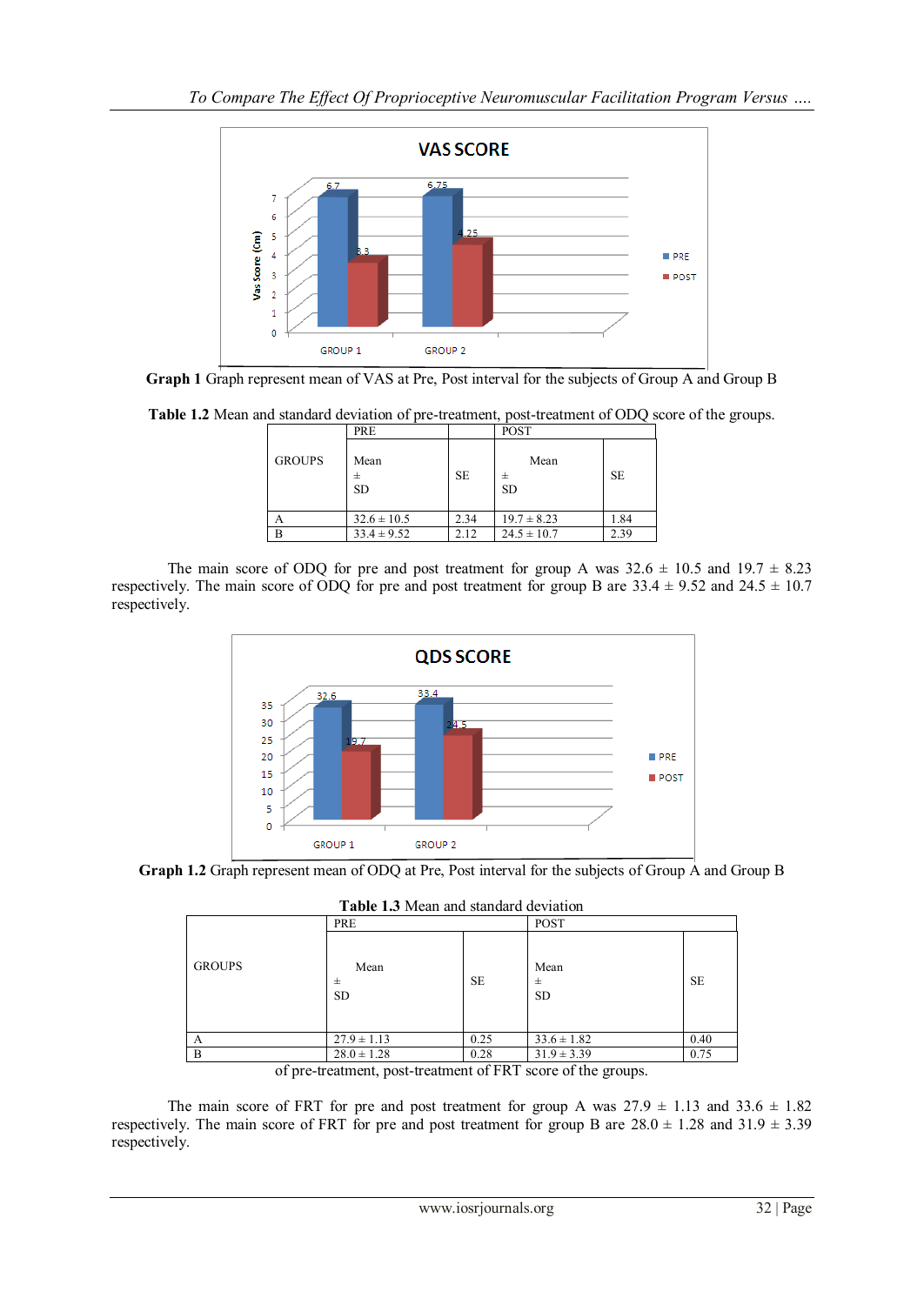

**Graph 1.3** Graph represent mean of FRT at Pre, Post interval for the subjects of Group A and Group B

| Table 1.4 T- value by paired t- test for comparing within the groups (at 5% LOS) |  |  |  |
|----------------------------------------------------------------------------------|--|--|--|
|                                                                                  |  |  |  |

| <b>OUTCOME</b><br><b>MEASURES</b> | <b>GROUP A</b> | <b>GROUP B</b> | SIGNIFICANT/NON SIGNIFICANT<br>LOS(at 5%) t-table = $1.72$ |
|-----------------------------------|----------------|----------------|------------------------------------------------------------|
| VAS                               | 18.52          | 9.04           | Significant                                                |
| ODO                               | 9.53           | 6.71           | Significant                                                |
| <b>FRT</b>                        | 7.6            | 7.38           | Significant                                                |

Paired t sample test was applied to examine the changes in dependent variables from base-line to after completion of intervention in each group (Table 1.4). Level of significance was defined at  $p \le 0.05$  and confidence interval of 95 % was taken.

The t-test value of VAS for group A is 18.52, for group B is 9.04. On comparison the results in two groups showed significant difference (p≤0.05).

The t-test value of ODQ for group A is 9.53, for group B is 6.71. On comparison the results in two groups showed significant difference (p≤0.05).

The t-test value of FRT for group A is 17.6, group B is 7.38. On comparison the results in two groups showed significant differences (p≤0.05),

| <b>OUTCOME MEASURES</b> | Between Gp A&B | SIGNIFICANT/NON<br><b>SIGNIFICANT</b><br>LOS(at $5\%$ ) t-table = 1.68 |
|-------------------------|----------------|------------------------------------------------------------------------|
| VAS                     | 2.37           | Significant                                                            |
| ODO                     | - 99           | Significant                                                            |
| <b>FRT</b>              | 2.36           | Significant                                                            |

**Table 1.5** T- value by Un-paired t-test for comparisons between the groups (at 5% LOS)

The unpaired t-test was used for between group analyses for all the outcome measures (Table 1.7). Level of significance was defined at  $p \le 0.05$  and confidence interval of 95 % was taken.

On comparison the results of VAS in the group A and B showed significant difference ( $p \le 0.05$ ). The t-test value of VAS for group A and group B is 2.37.

On comparison the results of ODQ in the group A and B showed significant difference ( $p \le 0.05$ ). The t-test value of ODQ for group A and group B is 1.99.

On comparison the results of FRT in the group A and B showed significant difference ( $p \le 0.05$ ). The t-test value of FRT for group A and group B is 2.36.

Statistical Analysis of the data proves that all the groups are singnificant . Graphical representation shows that Group A is significantaly better than Group B.

## **IV. Discussion**

Low back pain is an important public health, social and economic problem. It is a disorder with much possible aetiology, occurring in different groups, and also a common health condition in working population In India, occurrence of low back pain is also alarming, nearly 60 per cent of the people in India have significant back pain at some time or the other in lives. Approximately 35% people suffer from chronic back pain, which significantly hampers their day-to-day routine (Suryapani, 1996). Pain is the most common symptom which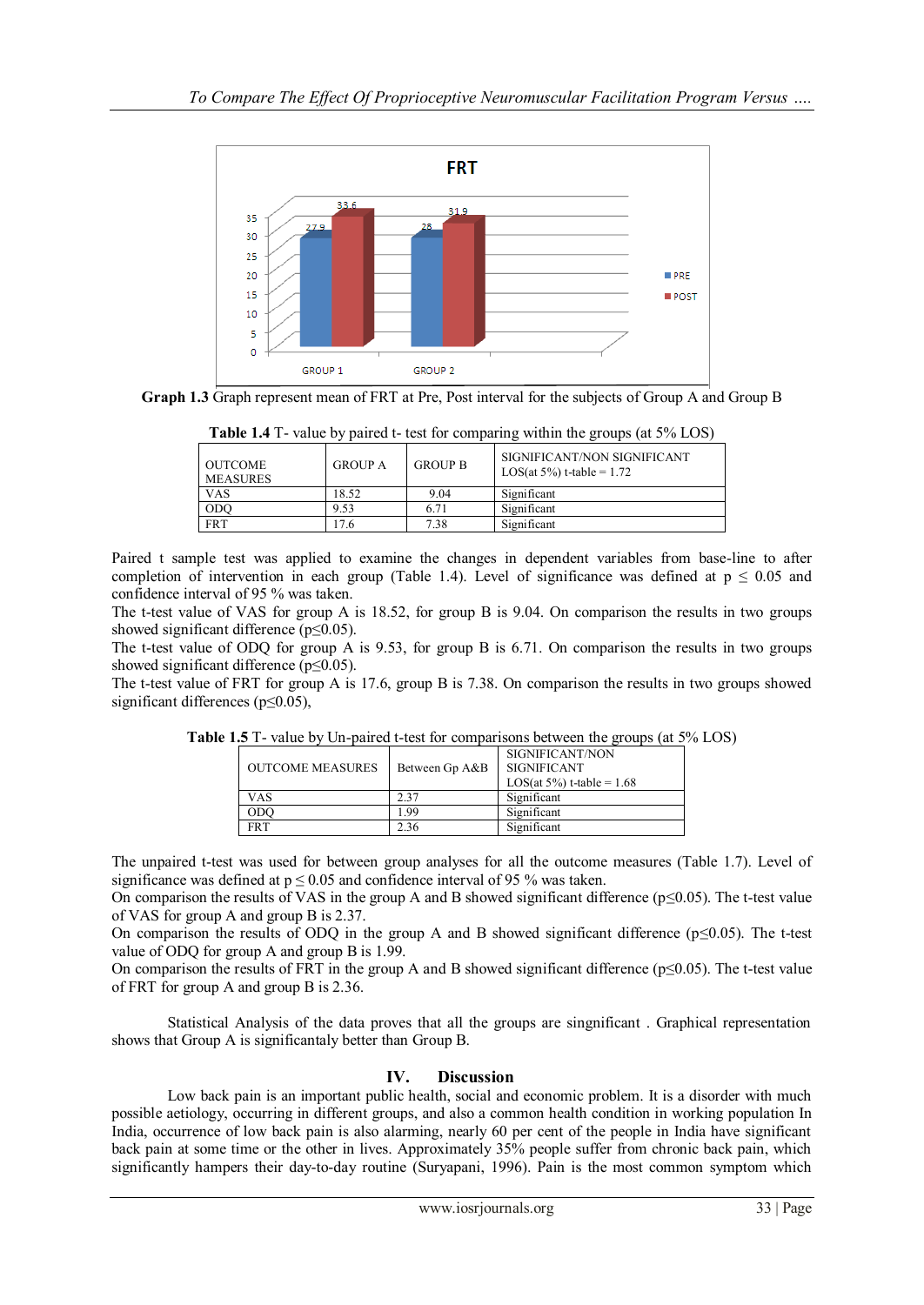contribute to significant decline in physical abilities including walking, standing, sitting, lifting etc. VAS scale in used to measure the pain intensity of the patients with low back pain. There was statistically significant difference ( $p \le 0.05$ ) in VAS score readings of the 2 groups when analysed using paired t-test but clinically

It was found that group A, which received Proprioceptive neuromuscular facilitation showed better results than group B which received Core stabilization. The results of the study is in compliance with a done by Tanvi et al (2013) did a study to examine the effect of Proprioceptive Neuromuscular Facilitation Program on Muscle Endurance, Strength, Pain, and Functional Performance in Women with Post-Partum Lumbo-Pelvic Pain. A total of 28 females were taken on the basis of inclusion (7SI joint test) and exclusion criteria and divided into two groups via convenient sampling. Group A (n=14) received set of lumbo-pelvic stabilization exercises after IRR and Group B (n=13) received proprioceptive neuromuscular facilitation techniques (rthymic stabilization and combination of isotonics) after IRR for four weeks. All the outcome variables i.e. trunk flexors and extensors static and dynamic endurance, pain and quality of life were measured at 0 (pre-test),  $2<sup>nd</sup>$  and  $4<sup>th</sup>$ week. Paired t-test indicated that Group A (Lumbo-pelvic stabilization group) demonstrated significant improvements in static and dynamic muscle endurance, pain and Quebec back pain disability scale measurements. However Group B (proprioceptive neuromuscular facilitation group) also shows improvement on the measure of functional ability and pain from baseline. With in group analysis was done found to be significantly different. The results of the study suggest that both the groups show improvement but lumbo-pelvic stabilization exercises are beneficial for improving trunk muscle endurance, pain and functional ability in women with post partum lumbo-pelvic pain. The findings of pain management with Proprioceptive neuromuscular facilitation in the present study was further supported by George, K.U and N.P (2013) conducted a study to compare the effectiveness of combination of trunk Proprioceptive neuromuscular facilitation training and conventional strengthening exercises with conventional strengthening exercises alone in the management of mechanical low back pain. The findings suggest that trunk neuromuscular facilitation training along with conventional strengthening exercises in subjects with mechanical low back pain induces a greater improvement on pain and functional disability as compared to conventional strengthening exercises alone. The findings of pain management with stabilization exercises in the present study was further supported by Franca et al in 2010 who did a study on the efficacy of two exercises programme , segmental stabilization and strengthening of abdominal and trunk muscles with chronic low back pain. Improvement in all variables was superior in the segmental stabilization group opposed to the strengthening.

The results of Oswestry disability questionnaire (ODQ) when analyzed with paired t-test showed significant difference ( $p \le 0.05$ ) in all the 2 groups but clinically it was found that group A, which received Proprioceptive neuromuscular facilitation and conventional exercises showed better results than group B which received Core stabilization. Kumar, Zutshi and Narang (2011) did a study to examine the efficacy of trunk proprioceptive neuromuscular facilitation (PNF) training on chronic low back pain (CLBP). The results of the study suggest that the PNF programs are appropriate for improving trunk muscle endurance, trunk mobility, pain and functional ability in people with CLBP. The study further supported the present study done by

Aggarwal in 2010 on the effects of lumbar stabilization exercises as home programme in treatment of young women with non specific low back pain. In experimental group where lumbar stabilization exercises along with back care and ergonomic advice is given is more effective to decrease pain and disability than in control group in which only back care and ergonomic advice is given as a home programme.

#### **V. Conclusion**

The conclusion of the present study is that the patients of low back pain within the age group of 30-50 years are benefited more by Proprioceptive neuromuscular facilitation program rather by Core stabilization exercises.

#### **References**

- [1]. Aggarwal P (2010)," Effect of lumbar stabilization exercises as home programme in treatment of young women with non-specific low back pain-a comparative study", Indian journal of Physiotherapy and Occupational therapy, vol. 4, no. 3, pp. 53-56.
- [2]. Cox, JM and Trierk. 1987, "Exercise and smoking habits in patients with and without low back pain", J Manipulative physical therapy, 224-239.
- [3]. Driscoll. 2011, "Cost associated with low back pain treatment", Asia-pac journal of public health.
- [4]. Duncan, PW, DK Weiner, et al (1990), "Functional reach: a new clinical measure of balance" ,J Gerontol, vol **45**, no 6, pp 192-197.
- [5]. Fairbank, JC and Davis, JB, 1980, "The Oswestry low back pain disabilityquestionnaire", Physiotherapy, vol. 66, no.3, pp. 271- 273.
- [6]. Ferreira, Herbert, Maher and Refshauge. 2006," Specific stabilisation exercise for spinal and pelvic pain", Australian journal of physiotherapy, vol 29, 79-86.
- [7]. Franca FR, Burke TN, Hanada ES and Marques AP (2010), " Comparison of segmental stabilization and superficial strengthening exercises in chronic low back pain", Department of physical therapy, vol. 65, no.10, pp. 1013-1017.
- [8]. George AJ, K.U DK and N.P N (2013), Effectiveness of combination of trunk Proprioceptive neuromuscular facilitation training and conventional strengthening exercises with conventional strengthening exercises alone in the management of mechanical low back pain", International journal of current research, vol. 5, no. 7, pp. 1965-1968.